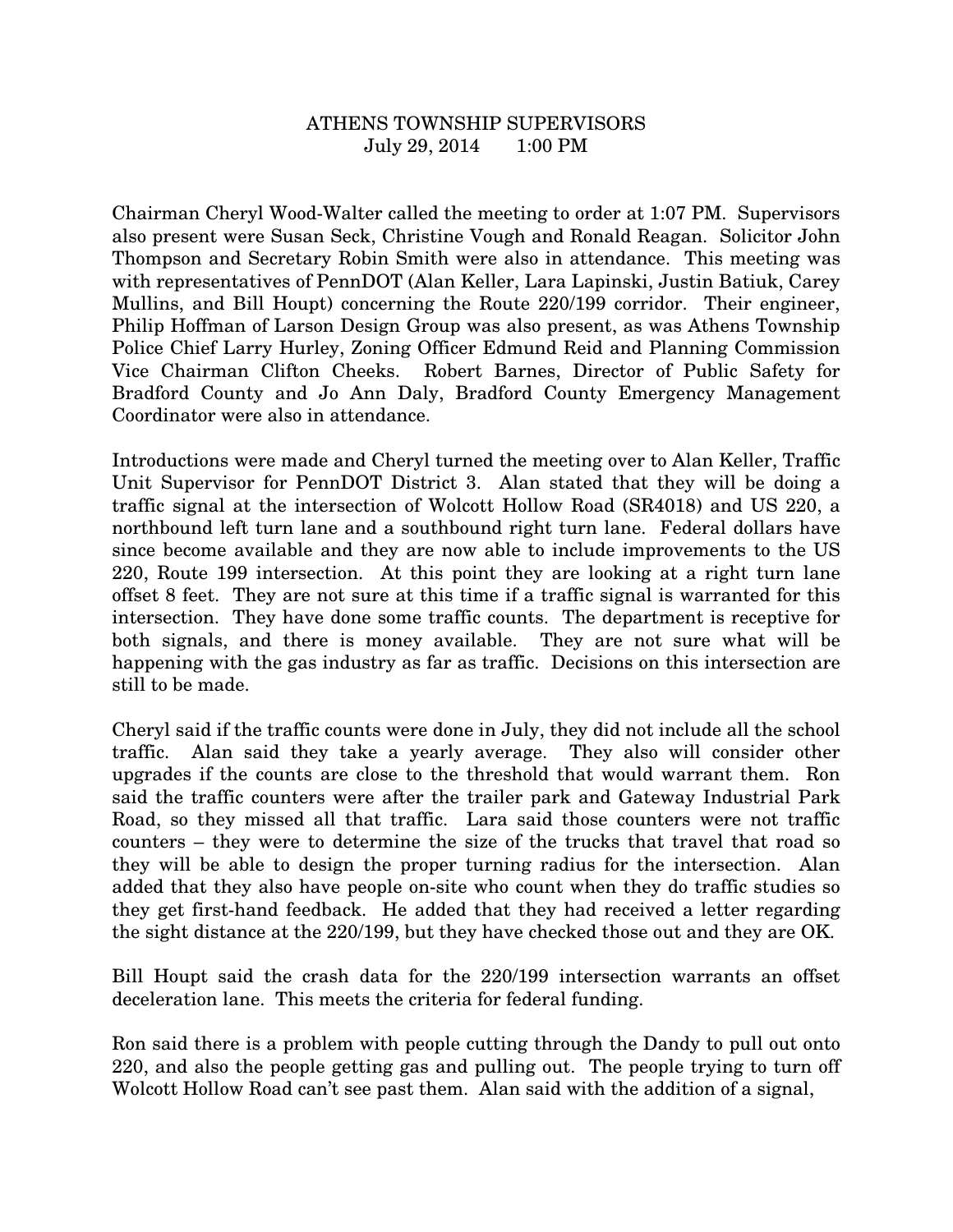Page Two Athens Township Supervisors July 29, 2014

you'll get people to migrate to the signal because they know they'll get out when the signal changes.

Ron asked if we could install different "No Parking" signs along 220 because the big trucks keep parking along the shoulder. Alan said they'll keep doing that until you kick up your enforcement and throw the book at them.

(George Ballenstedt had to work late and arrived at 1:20 PM.)

Cheryl asked if there will be a northbound turn lane at Wolcott Hollow and there will be. That may help with pull-outs from the Dandy. Susan asked if there will be "No Turn On Red" out of Wolcott Hollow Road. Lara said that hasn't been determined yet.

Ron asked if the speed limit would be reduced going south on 220. Alan said they would need a speed study to do that. He added that there is always a possibility that the speed limit would have to be higher after the study is done. Ron asked if they will be widening the shoulder for the northbound deceleration lane if they shift that lane 8 feet to the east. Bill Houpt showed the Board a very preliminary diagram of the area. The preliminary engineering phase is just starting. They anticipate a let date at the end of 2015.

Cheryl asked how traffic patterns will be impacted during the construction phase at Wolcott Hollow and US 220. Christine asked if there would be an extra lane heading north. There will be a left turn lane and a through lane. Cheryl asked about the southbound lanes and there will be a left turn lane, through lane, and right turn lane. Bill said this will help break up the traffic pattern a bit so there is less question as to where the traffic is going. Christine asked who will make the determination on a possible signal at 199 and when. Alan said they will look at that at the District level.

George asked if there will be sensors and Lara said they will have traffic detection.

Bob Barnes asked them to consider the severity of the accidents at the 220/199 intersection – not just the numbers. There were 23 motor vehicle accidents there in the last 5 years, and all but 2 had personal injuries – including 1 or 2 fatalities. He said the severity of accidents is less with a traffic control device. He asked that they consider this at the time of the traffic signal decision.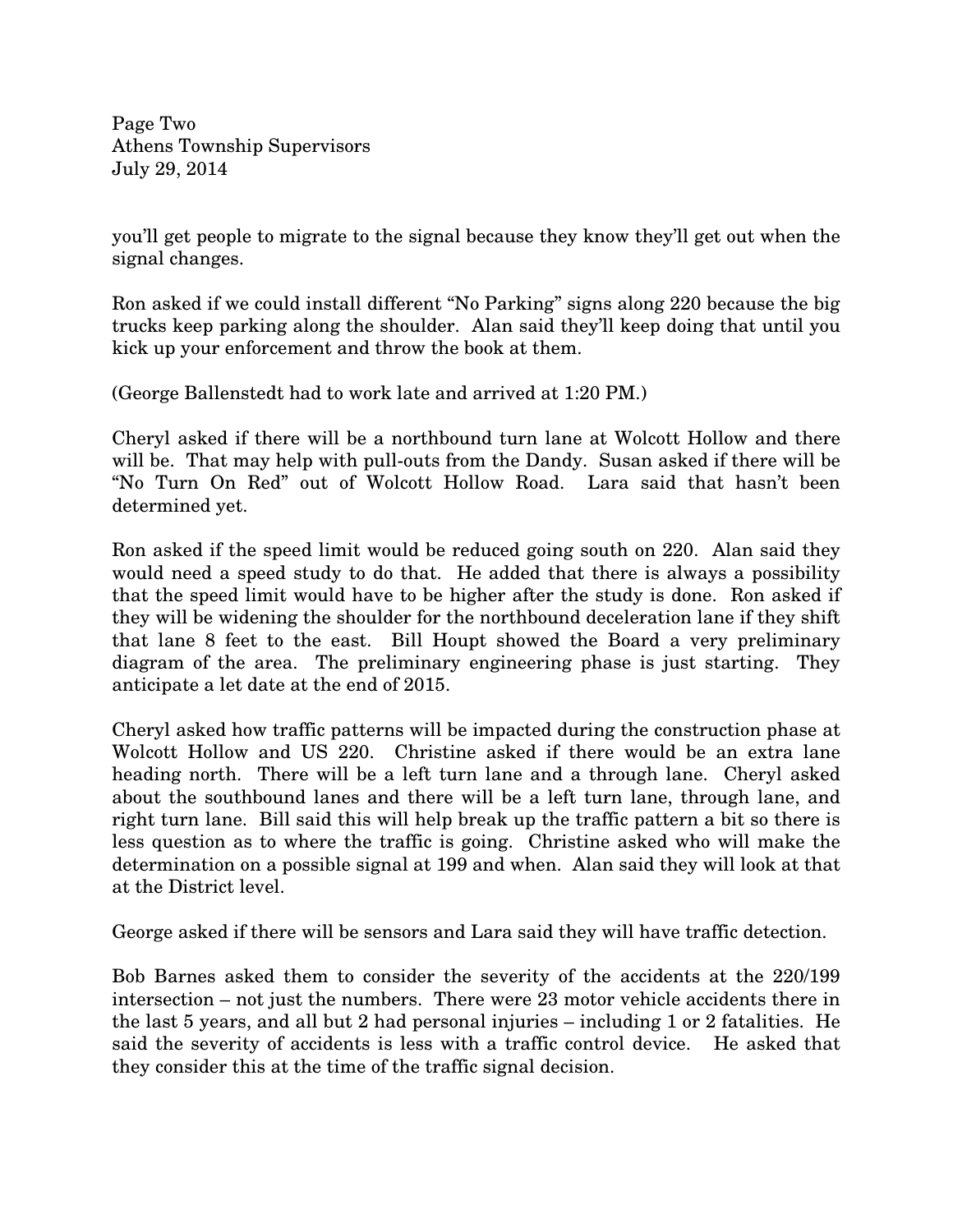Page Three Athens Township Supervisors July 29, 2014

Alan said the top 5 fatal intersections in the state were all signalized. A signal is not the magic solution, and may cause an increase in accidents. Bob said the probability of a severe accident is higher at an uncontrolled intersection. Let's try to make the impact as small as possible.

Ron asked if the light at 220 and Wolcott Hollow would affect the 199 intersection. Alan said it will. He added they will have advance warning signs as well.

Christine asked them to keep in mind that there is a flea market on Mondays at the old stockyards on Route 199 and this causes traffic to start backing up on 220 south. They asked when that congestion starts and Christine said about 7:30 AM. Susan added that the stockyard property is up for sale.

Christine asked what they are doing with pedestrian traffic at Wolcott Hollow and 220. Lara said they will be providing accommodations for pedestrians.

PennDOT asked if we have any idea what the development plans are for that area in the future. Ed said the west side of 220 that Factory Direct Homes owned has been sold to the trailer park. He said the east side is still for sale. Ron said, in the short term, there is no sewer capacity in the Greens Landing area. Robin added that a 40-plus unit housing development has been approved for that area.

Discussion was held as to the right-hand turn out of the Lowe's parking lot on Elmira Street. Lara said the "No Turn On Red" is necessary because that signal accommodates pedestrians, but she will look into the timing of it. PennDOT representatives left at 2 PM. The Board thanked them for coming.

On motion of Ron, second by George, it was unanimous to have Cheryl sign the township letter for the Parks Marcellus Legacy grant.

Robin advised the Board that the COG dinner reservations are due by Friday and asked that they let her know at our regular meeting if they will be going.

Discussion was held as to who will attend the Tioga-Bradford Equipment Show at the Troy Fairgrounds on September 4th. George would like to go. Ron asked if we will be sending the road guys. Robin said we used to alternate and send 3 one year and the other 3 the next year. On motion of Ron, second by George, and a 'yes' from Christine, it passed to send all the road employees. Susan and Cheryl voted no to sending them all. George will also be going.